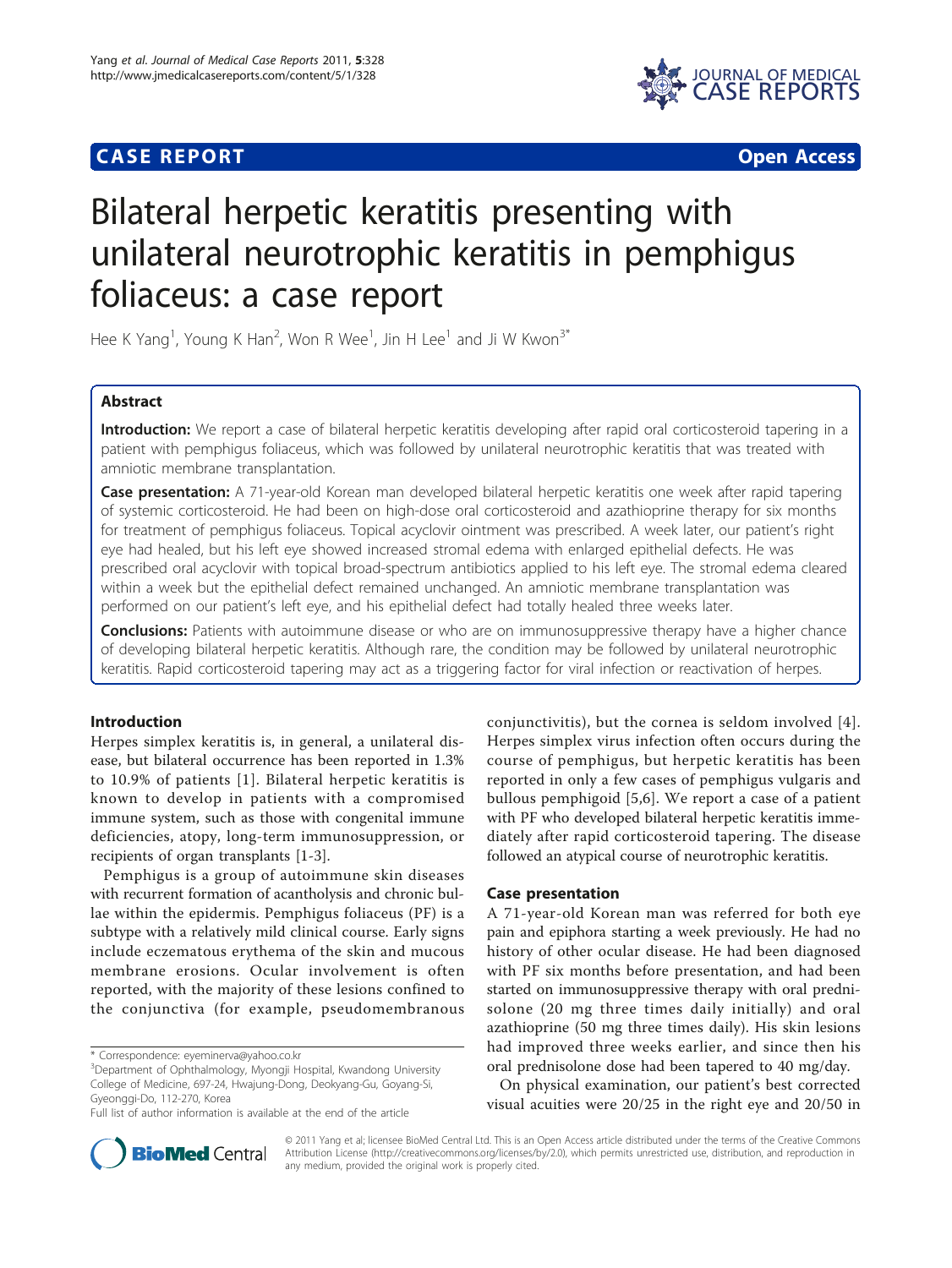the left. Slit lamp examination showed conjunctival injection and geographical corneal ulcers (Figure 1). There was no inflammatory chamber reaction in either eye. Corneal esthesiometer (Cochet-Bonnet; Luneau Ophthalmology, Paris, France) measurements had decreased to 30 mm in both eyes.

We diagnosed our patient as having bilateral herpetic epithelitis, and prescribed topical 3% acyclovir (Herpecid ointment; Samil Pharmaceutical Co., Ltd., Seoul, Republic of Korea) ointment five times daily. Systemic antiviral agents were not used initially. After consulting with our dermatology department, we began tapering the oral prednisolone dose to 30 mg/day and replaced azathioprine with oral Cyclosporin A 100 mg twice a day.

A week after starting topical antiviral treatment, our patient's right eye had improved but the left eye had worsened. His best corrected visual acuities were 20/25 in the right eye but only hand motion in the left. On slit lamp biomicroscopy, the cornea and anterior chamber were clear in the right eye, but the left eye showed increased stromal edema and epithelial erosions (Figure [2\)](#page-2-0). There was an aggravated chamber reaction (2+) and hypopyon 1 mm in size was detected in the left eye.

We started our patient on oral famciclovir 400 mg five times daily, with fortified topical antibiotics (10% cefazolin and 2% Gentamicin eye drops every two hours) added for the left eye, and the oral prednisolone dose tapered to 25 mg/day. Results from a corneal epithelial culture were negative for bacterial or fungal infection.

After three weeks of systemic and topical antiviral treatment, our patient's corneal edema, hypopyon and chamber reaction had resolved, but the corneal epithelial defect in the left eye remained unchanged. He was started on topical autoserum to be applied every two hours to the left eye.

We decided to perform an amniotic membrane transplantation over the corneal epithelial defect in the left eye. Before surgery, informed consent was obtained from our patient. Fresh frozen amniotic membrane (Cryopreserved; Bioland, Cheonan, Republic of Korea) was transplanted over the whole cornea with an on-lay technique, and was sutured to the conjunctiva with 10-0 nylon (Figure [3a](#page-2-0)). Post-operative treatment consisted of topical eye drops (0.5% levofloxacin (Cravit®); Santen Phamaceutical Co. Ltd, Osaka, Japan) four times daily and 3% acyclovir ointment (Herpecid) applied to our patient's left eye. His dose of oral prednisolone was tapered to 15 mg/day.

At three weeks after the amniotic membrane transplantation, the corneal epithelial defect in our patient's left eye had almost healed, and his dose of oral famciclovir was slowly tapered over the next three weeks, while the topical treatment with antibiotics and acyclovir ointment was continued in both eyes. After eight weeks of treatment, his best corrected visual acuities were 20/25 in both eyes, and the corneal epithelial defect had totally healed, leaving only a small area of mild subepithelial opacity (Figure [3b\)](#page-2-0). Treatment with topical acyclovir ointment once daily was continued, with 0.5% carboxymethylcellulose eye drops (Refresh Plus<sup>®</sup>; Allergan, Inc., Irvine, CA, USA) every two hours. Oral prednisolone was slowly tapered (by 2.5 mg every two weeks) to a maintenance dose of 10 mg every other day, and oral Cyclosporin A was maintained at 150 mg twice daily. The systemic corticosteroid was slowly tapered (by 2.5 mg every two weeks) and our patient was kept on a maintenance dose. At follow-up examination a year later, there was no sign of recurrent infection, and his best corrected visual acuities were maintained in both eyes. There was also no sign of exacerbation of any skin lesions.

## **Discussion**

In the management of exacerbation periods of PF, the treatment of choice is high-dose corticosteroid combined with immunomodulative drugs such as azathioprine or Cyclosporin A and supplementary antibiotics [\[4](#page-3-0)]. Patients with pemphigus often present with herpes simplex virus infection, which is generally regarded as an opportunistic infection, because these patients are

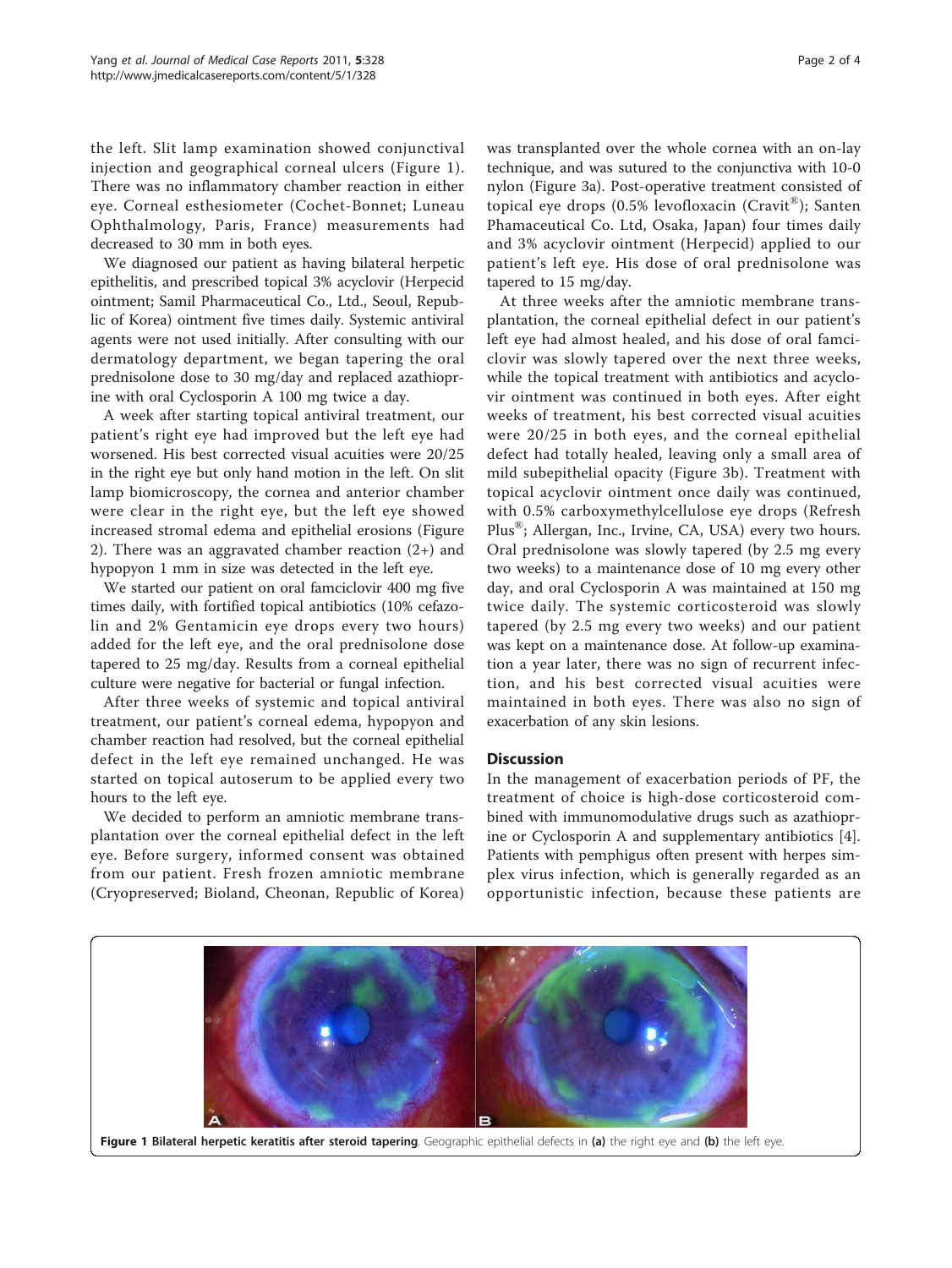<span id="page-2-0"></span>

usually on long-term immunosuppressive therapy. Ocular involvement often occurs, but most of the reported cases have been confined to conjunctival lesions [\[4](#page-3-0)].

Our patient with PF had been on long-term immunosuppressive treatment for over six months. As his skin lesions had improved, the oral prednisolone dose was tapered to 20 mg/day over a week. Bilateral herpetic keratitis developed immediately after he had reached 20 mg/ day. Considering the temporal correlation of the corticosteroid tapering and the symptom development, and the fact that there were no blistering lesions on the cornea, we suggest that the herpetic keratitis was not a complication of the PF itself but was a type of opportunistic infection. This may have been a latent infection reactivated by rapid tapering of the systemic corticosteroid, as both steroid use and rapid tapering are known to be risk factors for recurrent herpetic keratitis [[7-9](#page-3-0)]. As in our patient, rapid systemic steroid tapering might exacerbate inflammatory reactions after primary opportunistic infections or might trigger reactivation of previous latent infections.

Long-term oral antiviral prophylaxis has demonstrated a significant decrease in recurrence of all forms of herpetic eye disease [\[10](#page-3-0)]. In our patient, systemic antiviral agents were used for no longer than nine weeks, but there was no sign of recurrence over the following year.

Our case is interesting because the disease progression produced unusual features in both eyes. Bilateral herpetic keratitis usually follows a symmetric course in both eyes, but this was not true for our patient [[2](#page-3-0)]. After initial topical antiviral ointment therapy only the right eye improved, whereas the left had worsened. Where the right eye was limited to a simple epithelitis, the left eye progressed to an additional endothelitis or sterile ulcer. This kind of asymmetry is not common in herpes keratitis. Oral acyclovir was prescribed to control stromal inflammation, and the condition was successfully managed [[8](#page-3-0)]. Such atypical findings might be related to the underlying systemic condition of our patient, as patients who are immunocompromised are apt to show atypical features during disease course [[3](#page-3-0)].

In herpetic keratitis, the use of amniotic membrane transplantation has been reported in a case of acute necrotizing herpetic keratitis [[11](#page-3-0),[12\]](#page-3-0). As in our patient, amniotic membrane transplantation is useful in encouraging re-epithelization of persistent epithelial defects and reducing stromal inflammation after remission of the acute stage of herpetic keratitis, and should be considered as a mainstay of treatment of neurotrophic herpetic keratitis.